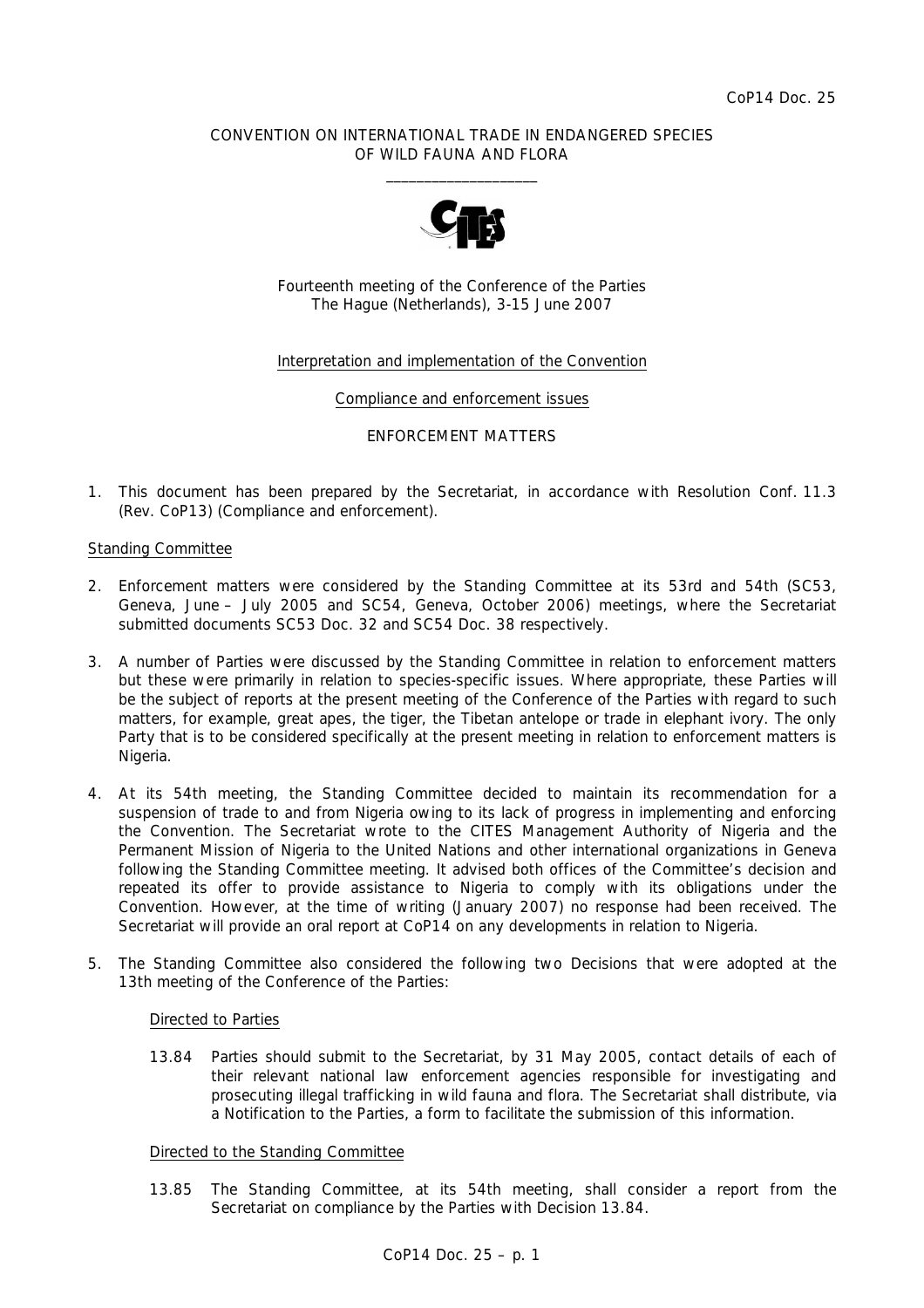- 6. The Secretariat reported on this issue at both SC53 and SC54. At the time it prepared its document for SC53, 18 Parties had submitted contact details for enforcement authorities. At the time of SC54, this number had risen to 53. At its 53rd meeting, the Standing Committee requested regional representatives to encourage submission of details and requested this subject be reported upon in regional reports at SC54. However, no region reported on this issue at SC54.
- 7. At SC54, the Committee requested the Secretariat to issue a reminder to Parties of the need to provide enforcement authority contact details, as required in Resolution Conf. 11.3 (Rev. CoP13), and the Secretariat subsequently issued Notification to the Parties No. 2006/065 on 14 November 2006.
- 8. At the time of writing, the number of Parties that had submitted enforcement authority contact details had risen to 59. The Secretariat will continue to encourage further submissions in its regular contacts with Parties.

# Alerts

- 9. The Secretariat has continued to issue Alerts, providing information on significant matters of illicit trade and other enforcement-related issues. The Alert system was described fully in document CoP12 Doc. 27. Since CoP13, the Secretariat has issued Alerts on the following subjects:
	- smuggling of bear bile
	- combating illicit trade in caviar
	- illicit trade in crocodilian skins
	- false CITES documents from Cameroon
	- illicit trade in sea turtle shells
	- illicit trade in birds fraudulently declared as captive-bred in West Africa
	- invalid CITES documents from Guinea
	- Operation Dove
	- smuggling of ivory
	- illegal exports of ivory from Zimbabwe.
- 10. The Alert system appears to continue to be widely appreciated by the law enforcement community and is one of the few international sources of information for countries in targeting smuggling and other forms of wildlife crime.

# Intelligence and recording of illicit trade information

- 11. It is almost ten years since the Secretariat introduced its Trade Infraction and Global Enforcement Recording System (T.I.G.E.R.S.) database. Incorporating the fields of the ICPO-Interpol Ecomessage, T.I.G.E.R.S. was intended to store data regarding illicit trade in wildlife, wildlife crime and those persons and companies that engage in such criminal activities. It was intended to provide an overview of worldwide illicit trade in specimens of CITES-listed species, so that trends, routes, *modus operandi*, etc., could be monitored and analysed.
- 12. Since its inception, the submission of information to the Secretariat, suitable for input to T.I.G.E.R.S., has always been so haphazard and incomplete that the database has never reached its potential. However, equally significantly, the resources in the Secretariat to maintain the database have been so restricted that a large backlog of data was always awaiting input. Indeed, since CoP13, hardly any data have been input to the system. As it appears that the resources of the Secretariat are unlikely to be increased in the near future, it has been decided to discontinue use of T.I.G.E.R.S.
- 13. Parties are encouraged to continue to submit information regarding significant cases of illegal trade and information related to convicted traders and persistent offenders [as required in Resolution Conf. 11.3 (Rev. CoP13)] but this will no longer be input to T.I.G.E.R.S. Such information will continue to be used, along with other sources, to generate Alerts and other relevant responses.
- 14. The Secretariat is aware that several databases exist which are used to record illegal trade in wildlife in general terms, including those operated by the European Union, ICPO-Interpol and the World Customs Organization. The ETIS database, operated for CITES by TRAFFIC and used to record illicit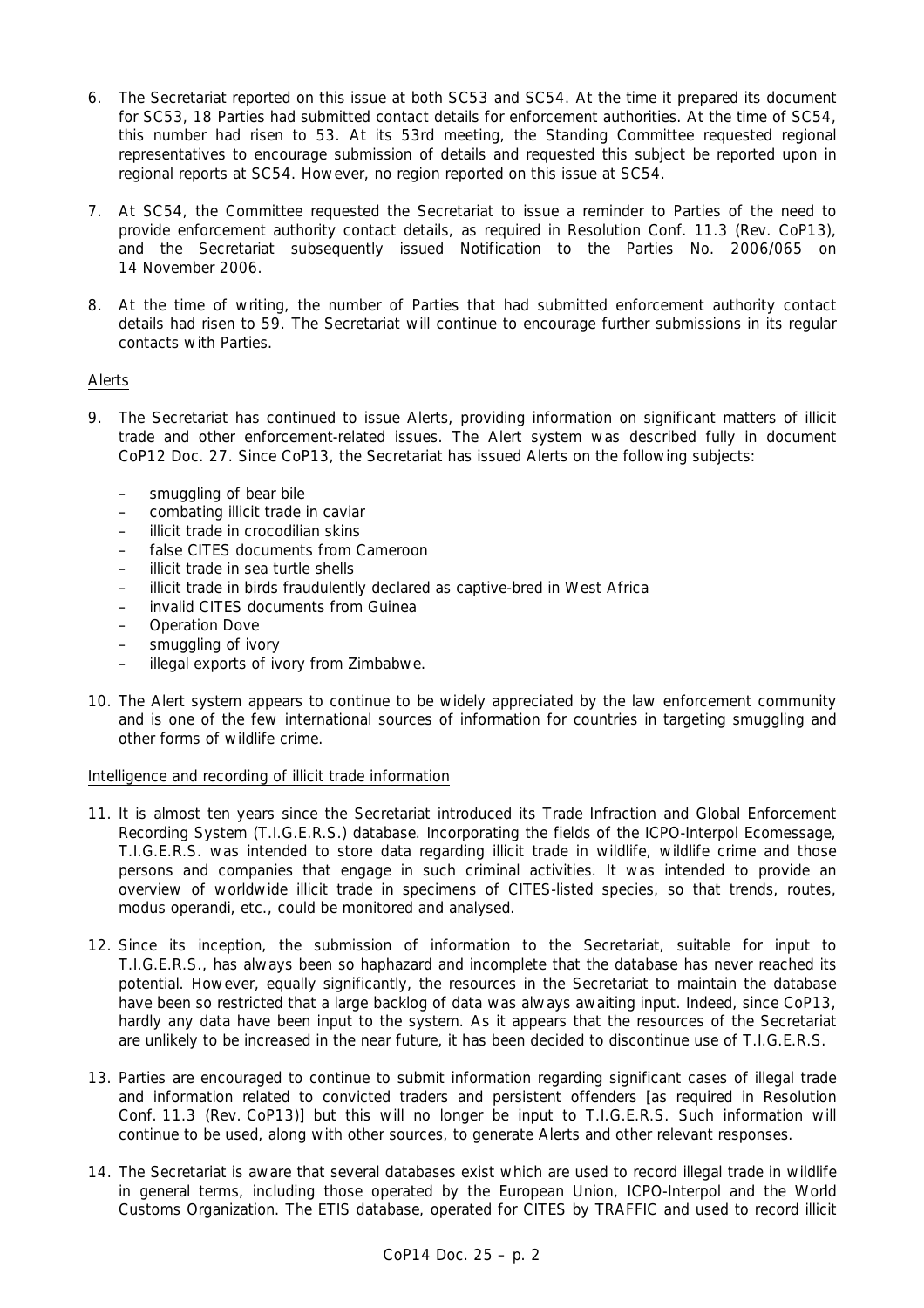trade in elephant products, is an example of a species-specific database. Of the existing databases, ETIS is probably the most comprehensive because of the considerable effort that has been made to collect data proactively and encourage their submission. The Secretariat is aware that the databases operated by the European Union, ICPO-Interpol and the World Customs Organization suffer from the same problems as those encountered by the CITES Secretariat, namely that analysis is extremely problematic because there is not a widespread or uniform submission of data. ICPO-Interpol's database is the only one, other than T.I.G.E.R.S., that records information regarding individuals and companies (referred to in the law enforcement community as 'nominal' information). Whilst databases that do not contain nominal information are useful for statistical purposes or for monitoring trends, they are of limited use for investigation purposes.

- 15. In the Secretariat's view, it is disappointing that Parties have not chosen to make more use of the Ecomessage system and, in turn, ICPO-Interpol's database or T.I.G.E.R.S. Had they done so, a much better perspective would be available of illicit trade, wildlife crime and the persons involved. If Parties regularly and uniformly followed the recommendation of the Resolution, species-specific databases might not be required. Being able to better gauge the volumes of illicit trade, and its significance in relation to wildlife conservation, would also help considerably in encouraging the law enforcement community to give higher priority to combating such activities.
- 16. The Secretariat regularly sees statements in the media and a variety of other fora where illicit trade in wildlife is claimed to be the second or third most significant criminal activity in the world, behind the trade in narcotics and firearms. It knows of no figures that can justify such claims and believes this may be a gross exaggeration. Whilst some forms of illicit wildlife trade and wildlife crime are undoubtedly serious, rank alongside other major forms of transnational organized crime and are deserving of high enforcement priority, the Secretariat believes that exaggeration does the cause of attracting greater attention and support from policy-makers and enforcement agency managers no good.
- 17. The Secretariat believes that the present approaches to data collection relating to illicit trade and wildlife crime are inefficient and ineffective, and often duplicate each other. It knows that this view is shared by several law enforcement bodies. The Secretariat's own efforts to act as a central repository for such information have failed and it believes the time has come to review past practice and move to more effective approaches. It also believes that what is to be collected is just as important as how it is to be collected or stored, since many of the current databases offer skewed views because of the high level of 'tourist souvenir' seizures that they contain.
- 18. The Secretariat believes that this is an ideal subject for the CITES Enforcement Expert Group to consider. The Group was established by the 12th meeting of the Conference of the Parties (Santiago, 2002) to consider enforcement-specific matters and reported at CoP13. It has not met since. The Secretariat recommends that the Conference of the Parties instruct it to convene a meeting of the Group and that it report on this subject to the Standing Committee, if possible at its 57th meeting. The Secretariat has made provision for a meeting of the Group in its costed programme of work for the triennium 2009-2011 described in document CoP14 Doc. 7.3.

#### National enforcement action plans

19. In revising Resolution Conf. 11.3 (Rev. CoP13) (Compliance and enforcement), at its 13th meeting, the Conference of the Parties inserted the following text, addressed to all Parties, as paragraph ii) of the first RECOMMENDS:

 *consider formulating national action plans, incorporating timetables, targets and provisions for funding, designed to enhance enforcement of CITES, achieve compliance with its provisions, and support wildlife-law enforcement agencies.* 

20. In document SC54 Doc. 38, the Secretariat noted that it believed this to be excellent advice and encouraged Parties to follow this recommendation. It did not, however, suggest that the formulation of such plans should be mandatory or that this issue should be monitored or scrutinized at all, since this would simply add to the existing burden upon the Parties, the Standing Committee and the Secretariat.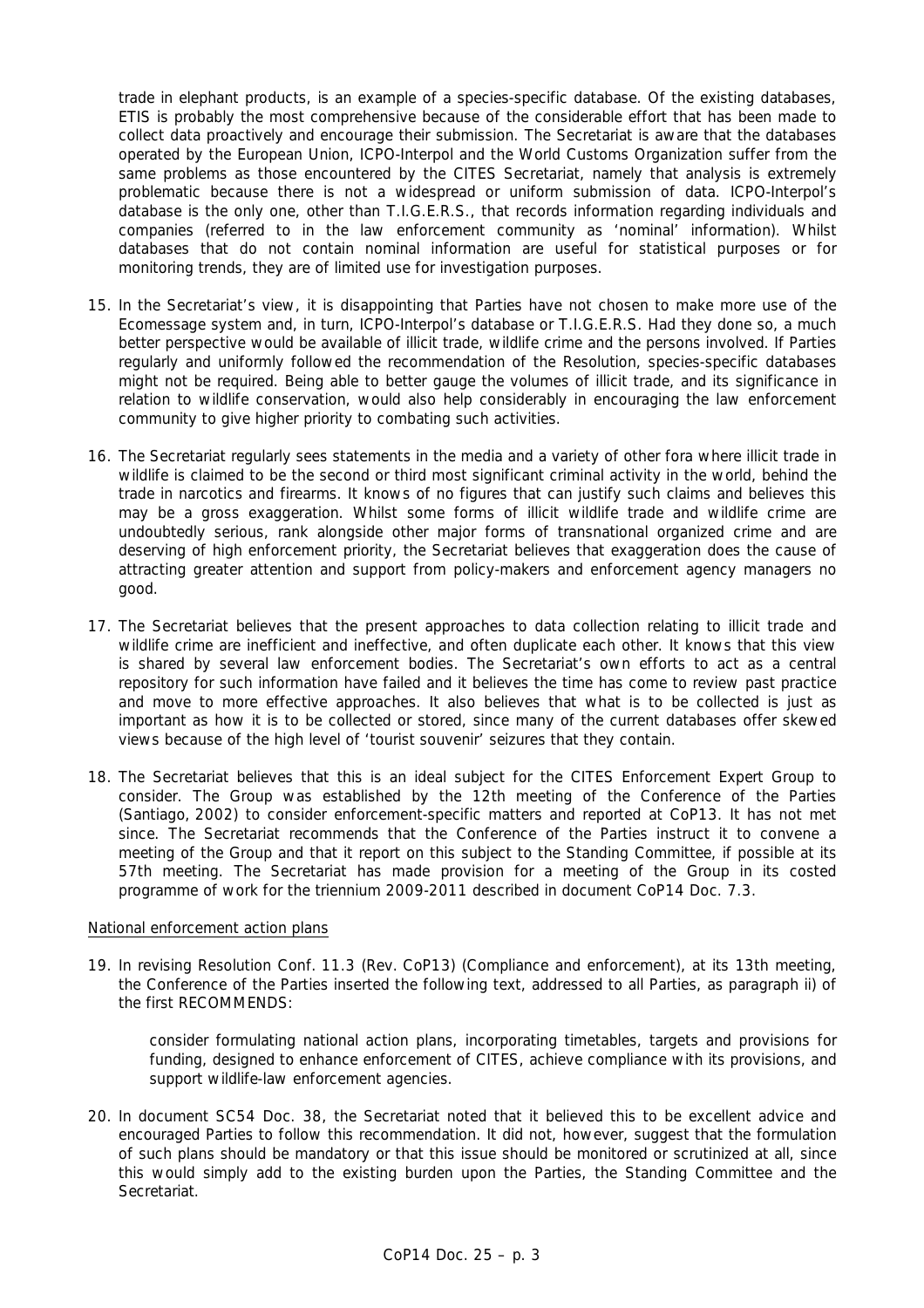21. In October 2005, during its presidency of the European Union, the United Kingdom of Great Britain and Northern Ireland hosted an enforcement coordination workshop for European Union Member States, chaired by the Secretary-General of CITES, at which an enforcement action plan was drafted. Parties may be interested to view this document, if they are considering drafting national plans. It can be accessed, in English only, at the following URL:

http://www.defra.gov.uk/paw/news/pdf/workshop-oct05.pdf.

## Combating smuggling

- 22. The Secretariat has previously stated that trained dogs can be an excellent resource in combating the smuggling of wildlife. The use of such dogs in detecting movements of other contraband, such as narcotics, has been amply demonstrated throughout the world.
- 23. From 2 to 5 March 2006, TRAFFIC Europe-Germany, WWF Germany and the Saxon Regional Conservation Foundation organized a workshop in Bad Schandau, Germany, that brought together experts and others interested in the field of detector dogs from around the world to exchange experience and prepare guidance on the use of dogs. The workshop, in which the CITES Secretariat also participated, is thought to have been a considerable success and it is hoped that further similar events will follow.
- 24. The proceedings of the workshop, which include helpful advice and recommendations on the use and training of such dogs, can be viewed at the following URL (in English and German only): http://www.traffic.org/content/712.pdf.
- 25. The Secretariat believes that the potential use of dogs in combating the smuggling of wildlife is insufficiently recognized and recommends Parties to consider this resource.

## Proposed amendment to Resolution Conf. 11.3 (Rev. CoP13)

26. At its 13th meeting, the Conference of the Parties added the following text to the Resolution relating to compliance and enforcement:

# *URGES ICPO-Interpol to:*

- *a) appoint a dedicated officer specializing in wildlife crime within the ICPO-Interpol General Secretariat in Lyon, France; and*
- *b) support the attendance of a representative from the Interpol Wildlife Crime Working Group at meetings of the Conference of the Parties to CITES.*
- 27. ICPO-Interpol's General Secretariat has recently appointed a full-time criminal intelligence officer to deal with wildlife crime issues. Consequently, the text in a) above is no longer necessary and may be deleted.

# Scientific Authorities

- 28. Resolution Conf. 10.3 (Designation and role of the Scientific Authorities) directs the Secretariat to identify in its reports to meetings of the Conference of the Parties those countries that have not informed the Secretariat of their Scientific Authorities. In accordance with Articles III and IV of the Convention, the issuance of import and export permits requires the provision of advice from Scientific Authorities. Consequently, permits and certificates issued by the Management Authority of a Party that has not designated a Scientific Authority are liable to be considered as issued contrary to the provisions of the Convention and invalid.
- 29. At the time of writing, the following Parties had not designated a Scientific Authority: Afghanistan, Cape Verde and Eritrea. This is the lowest number ever recorded and demonstrates considerable progress, which the Secretariat is confident the Conference of the Parties will welcome.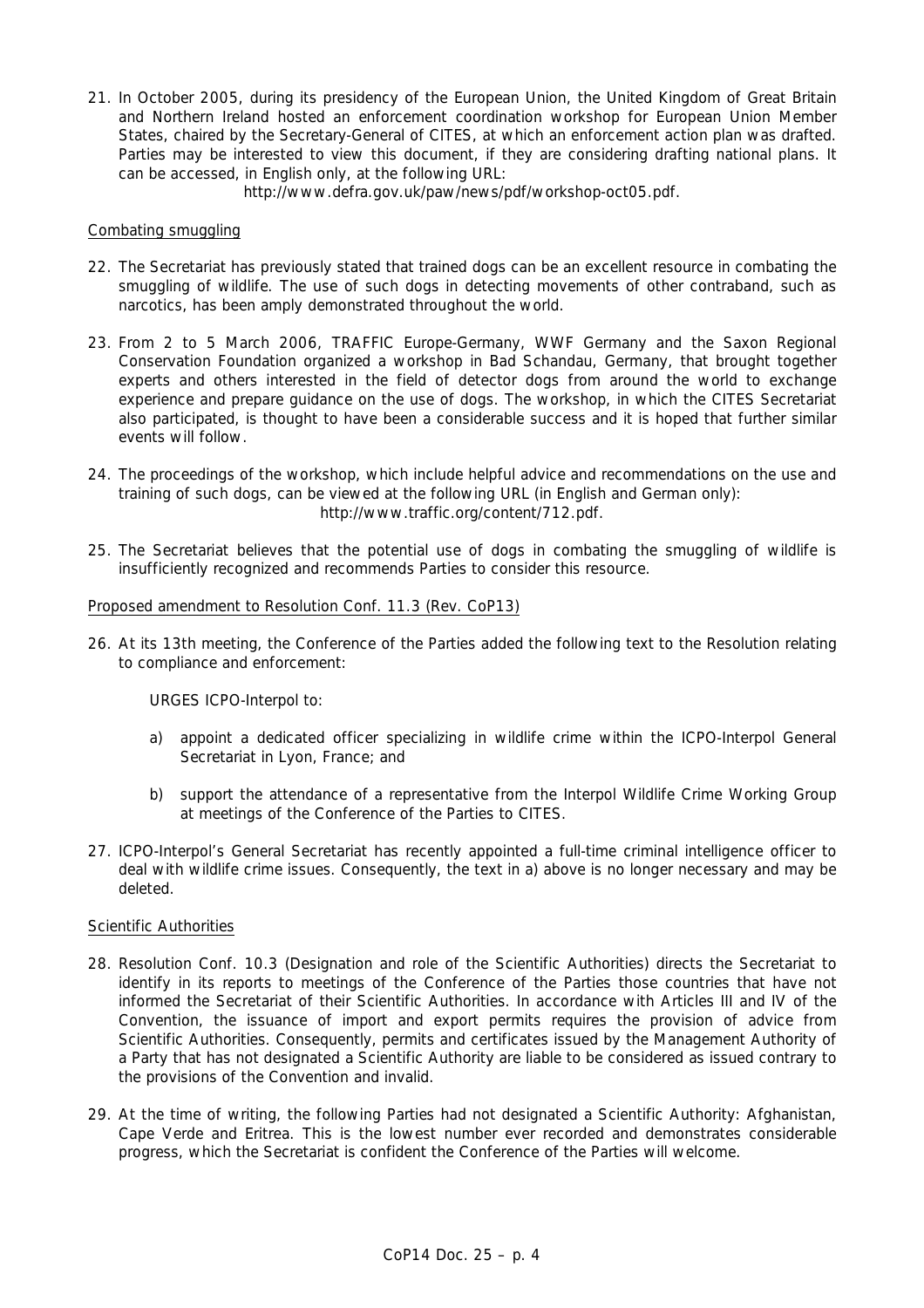# Final remarks

- 30. The Secretariat already prioritizes its enforcement-related activities and most attention is given to illicit trade in Appendix-I species. However, there are many other areas that deserve attention and this is particularly relevant as the Convention moves to encompass more fish and timber trade in its regulation. Both such trades, as has been clearly demonstrated by the illicit trade in caviar, attract organized crime and high levels of criminality. The Secretariat's ability to assist the Parties in combating such illicit trade is likely to remain severely restricted unless its own resources are increased. New species-listings aside, the Secretariat's enforcement-related workload continues to grow but without any increase in resources (human or financial). There is currently no specific provision in the budget of the Secretariat, other than salary costs, for enforcement-related activities and these are almost all conducted using external funding.
- 31. Whilst there are many examples around the world of excellent enforcement work, good multi-agency collaboration and commendable initiatives, the priority allocated to wildlife law enforcement continues to be generally low. The Secretariat in its field missions continues to encounter many lawenforcement officials who are regularly frustrated by a lack of support from their governments, policy-makers and senior management. This was also the finding of the CITES Enforcement Expert Group in February 2004 in Shepherdstown, United States of America, and the Secretariat has seen relatively little evidence of improvement since that time. However, the Secretariat continues to note that such officials demonstrate remarkable levels of dedication, enthusiasm and often courage. The CITES community has wildlife law enforcement officials, in a variety of guises, that it can be justifiably proud of.
- 32. A major hurdle to improvement in enforcement continues to be the fact that in relatively few countries are offences against wildlife legislation seen to be part of serious, high-value, 'mainstream' crime and, therefore, the enforcement resources (human, technological or forensic science assistance) are either absent or difficult to access.
- 33. The Secretariat understands that enforcement will be one of the subjects to be discussed during a Ministerial meeting, to be organized by the host country of CoP14, and welcomes this opportunity for the subject to be discussed by senior politicians and policy-makers. It is also aware of a number of enforcement-related matters that Parties intend to raise at CoP14 and looks forward to contributing to the subsequent discussions on such issues.
- 34. On a positive note, the Secretariat has observed, particularly in 2006, an increasing willingness by national enforcement agencies to exchange information and intelligence and to work collaboratively to deter and detect illicit trade in wildlife. Such activities are often facilitated by important input from ICPO-Interpol, the World Customs Organization and regional wildlife law enforcement networks.
- 35. The Secretariat wishes to record its sincere appreciation for the support it receives from enforcement officials around the world.

## Recommendation

- 36. To enable the subjects of gathering of information and analysis of illicit trade data to be studied and reported upon, the Secretariat recommends that the Conference of the Parties adopt the draft decision presented in the Annex.
- 37. The Secretariat also recommends that the Conference of the Parties amend Resolution Conf. 11.3 (Rev. CoP13) as described in paragraph 27 of this document.